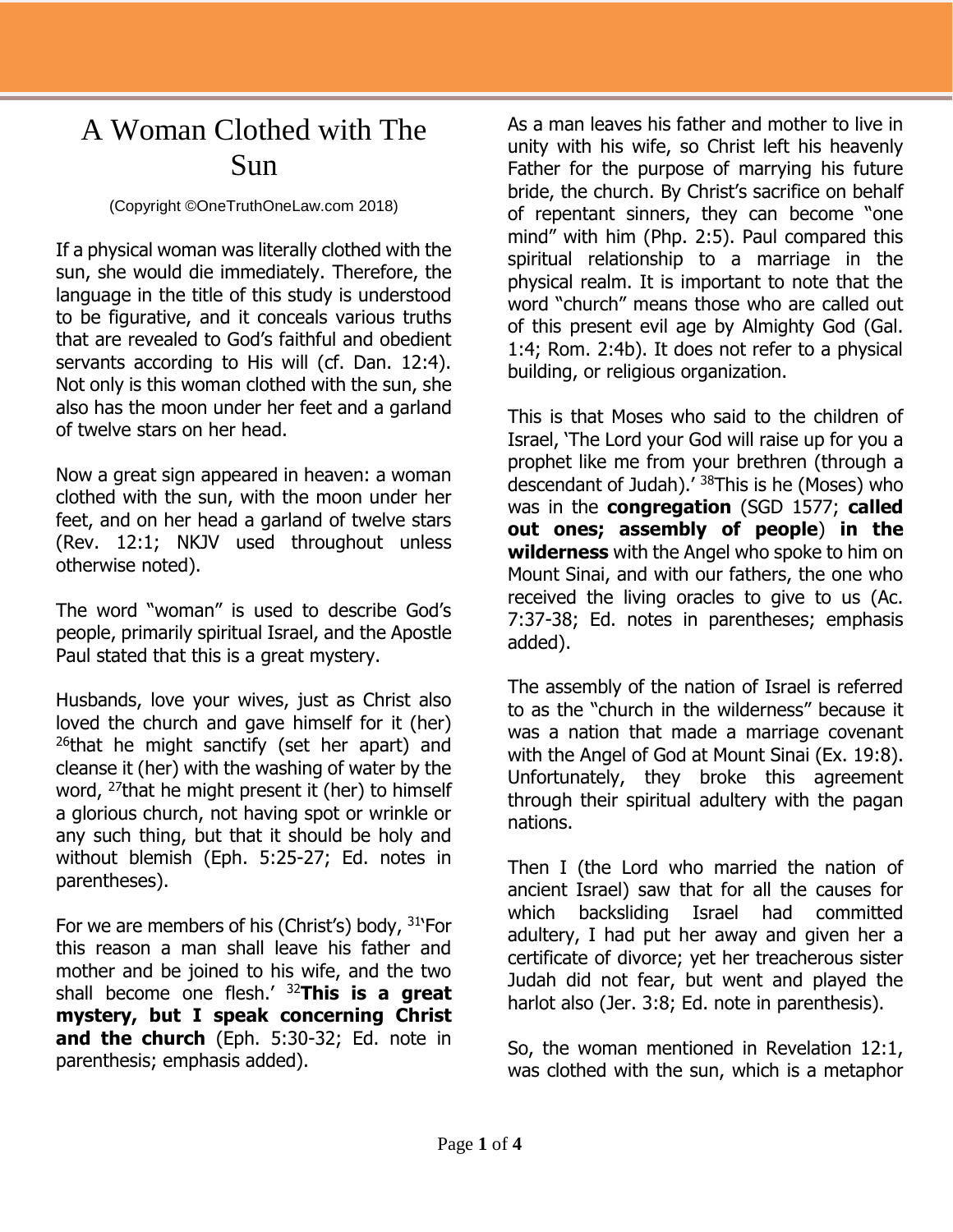describing the "brightness" associated with the righteous acts of God's obedient servants.

And to her (the woman representing God's church) it was granted to be arrayed in fine linen, clean and **bright** (SGD 2986; **shining, brilliant**; cf. Ac. 10:30; Rev. 15:6), for the fine linen is the righteous acts of the saints (Rev. 19:8; Ed. notes in parentheses).

No human being could exhibit acts of righteousness unless the "sun of righteousness" gave himself as a ransom for every repentant sinner (Mk. 10:45).

> THOUGH HE (CHRIST) WAS A SON, YET HE LEARNED OBEDIENCE BY THE THINGS WHICH HE SUFFERED. Hebrews 5:8; Ed. note in parenthesis

But to you who fear My name The **Sun of Righteousness** (Jesus Christ) shall arise (SHD 2224; shine forth; dawn) with **healing in his wings** (ref. to the 6 wings of the seraph that healed Israel; cf. Nu. 21:8-9; bronze serpent – SHD 8315; seraph) (Mal. 4:2; Ed. notes in parentheses; emphasis added).

But he (Christ) was wounded (pierced through) for our transgressions, he was bruised (crushed) for our iniquities; the chastisement for our peace was upon him, and **by his stripes** (blows that cut in) **we are healed** (Isa. 53:5; Ed. notes in parentheses; emphasis added).

Therefore, the connection can be made between the Sun of Righteousness and repentant sinners who are pictured figuratively as being clothed with the sun. Next, the woman had the moon under her feet. This symbolism is used to show how she is supported, and it has to do with "faith" because the moon is used figuratively to describe faithfulness.

It (the throne of King David) shall be established forever like **the moon**, even like **the faithful witness** in the sky (Ps. 89:37; cf. Jn. 5:31-37; 8:18; 10:25; Ed. note in parenthesis).

The ultimate example of faithfulness is attributed to Jesus Christ. Consequently, the church is supported and strengthened by Christ who proved himself faithful to his heavenly Father, despite the many sorrows and suffering he experienced.

And from **Jesus Christ, the faithful witness**, the firstborn from the dead, and the ruler over the kings of the earth. To him who loves us and freed us from our sins in his own blood (Rev. 1:5; emphasis added).

Though he (Christ) was a son, yet he learned obedience by the things which he suffered (Heb. 5:8; Ed. note in parenthesis).

It is Christ who provides the faith that is often lacking in the church of the Living God (1Tim. 3:15).

And the apostles said to the Lord, '**Increase our faith**' (Lk. 17:5; emphasis added).

In fact, when Christ returns, it appears that faith among those loyal to Almighty God will be waning, just like the moon waxes and wanes as it goes through its phases every month.

…Nevertheless, when the Son of Man comes, **will he really find faith on the earth**? (Lk. 18:8b; emphasis added).

Peter's faith waned shortly after Christ told him to walk on the water. Something got between Peter and Christ, which resulted in him sinking into the water.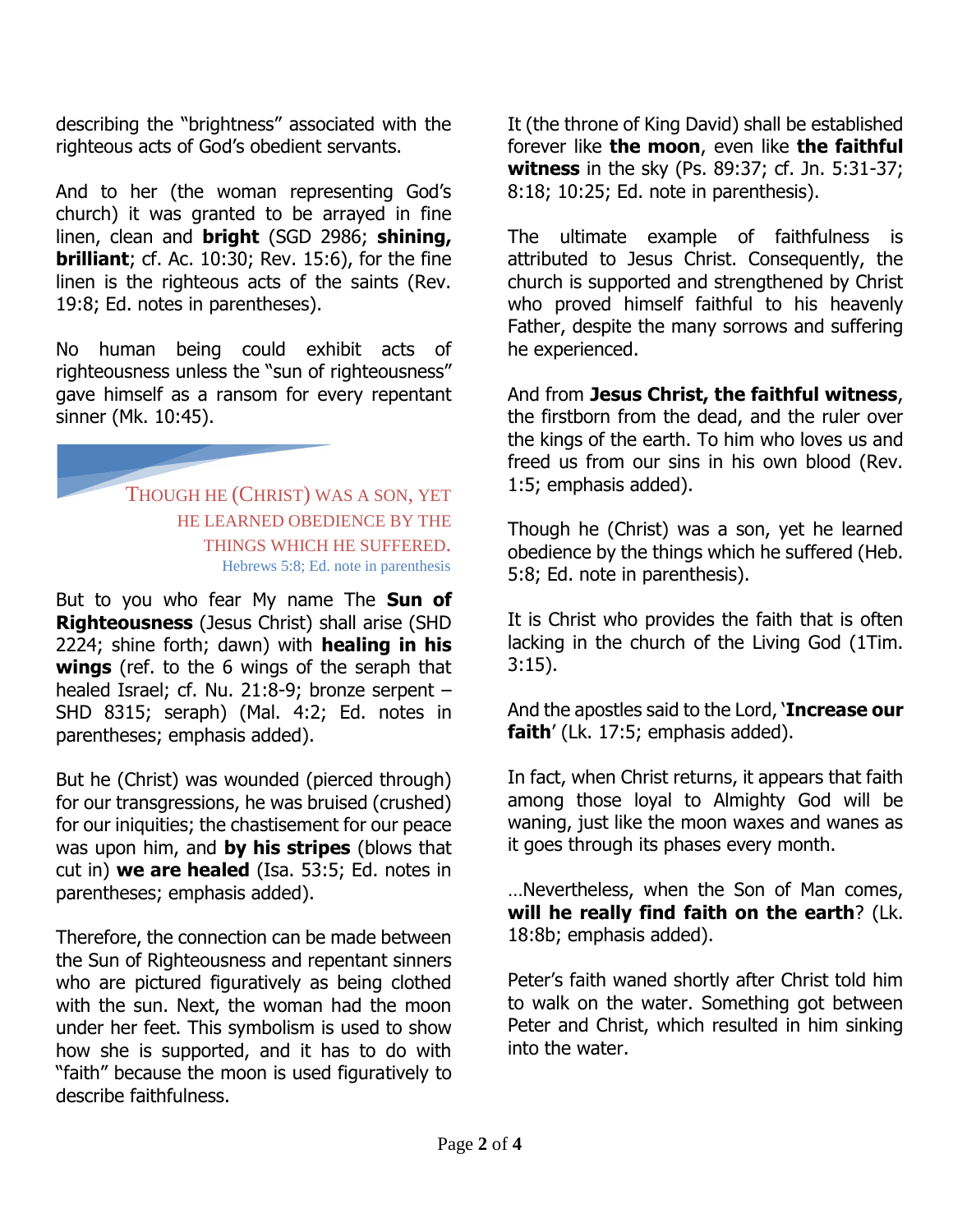And Peter answered him (Christ) and said, 'Lord, if it is you, command me to come to you on the water.' <sup>29</sup>So he said, 'Come.' And when Peter had come down out of the boat, he walked on the water to go to Jesus (Mt. 14:28-29; Ed. note in parenthesis).

As long as Peter relied upon Christ's authority and direction, he was able to stay afloat. But as soon as he looked elsewhere, he sank. Therefore, unconditional faith in Christ's authority, to provide direction to God's true church, is a prerequisite for anyone seeking to serve Almighty God. Placing faith in a human leader, or religious organization, will result in "spiritual drowning,"

> AND IT SHALL COME TO PASS THAT FROM ONE NEW MOON TO ANOTHER. AND FROM ONE SABBATH TO ANOTHER, ALL FLESH SHALL COME TO WORSHIP BEFORE ME, SAYS THE LORD. Isaiah 66:23

Whoever comes to me (Christ), and hears my sayings and does them, I will show you whom he is like: <sup>48</sup>He is like a man building a house, who dug deep and laid the foundation on the **rock** (symbolically representing Christ). And when the flood arose, the stream beat vehemently against that house, and could not shake it, for it was founded (well built) on the **rock**. <sup>49</sup>But he who heard and did nothing is like a man who built a house on the earth without a foundation, against which the stream beat vehemently; and immediately it fell (collapsed). And the ruin of it was great (Lk. 6:47-49; Ed. notes in parentheses; emphasis added).

So, the moon, which is used symbolically to represent Christ's faithfulness to his heavenly

Father (Ps. 89:37; cf. Rev. 1:5), is also identified with the woman in Revelation 12:1, which is the church. This symbolism is to remind the woman to exercise faith in the only leader that was delegated to her, Jesus Christ (Mt. 3:17; 17:5; Mk. 9:7; Lk. 9:35). Of course, it would be much easier to trust someone who can be seen in a physical form, which explains why human leaders hold so much influence in the churches of this world. However, Christ mentioned that there would be some who trusted him even though he could not be seen by them. A reminder of this truth is witnessed every month at the precise moment of the conjunction of a New Moon, which is one of Almighty God's Holy Days. It is at this point in time that the moon cannot be seen, just as Christ cannot be seen by those who faithfully follow his leadership in their lives.

Jesus said to him, 'Thomas, because you have seen me, you have believed. **Blessed are those who have not seen** (Christ) and yet have believed (Jn. 20:29; Ed. note in parenthesis; emphasis added).

God's people are reminded of this blessing when they observe every New Moon of every month (Col. 2:16). Following Christ's return everyone will keep God's Sabbaths, New Moon, and festivals.

And it shall come to pass that from one New Moon to another, and from one Sabbath to another, all flesh shall come to worship before Me, says the Lord (Isa. 66:23).

Finally, in the symbolism of Revelation 12:1, the woman has a garland, or crown, of twelve stars. As stars are a symbol representing angels, this crown had twelve angels on it.

…The seven **stars are the angels** of the seven churches (Rev. 1:20b; emphasis added).